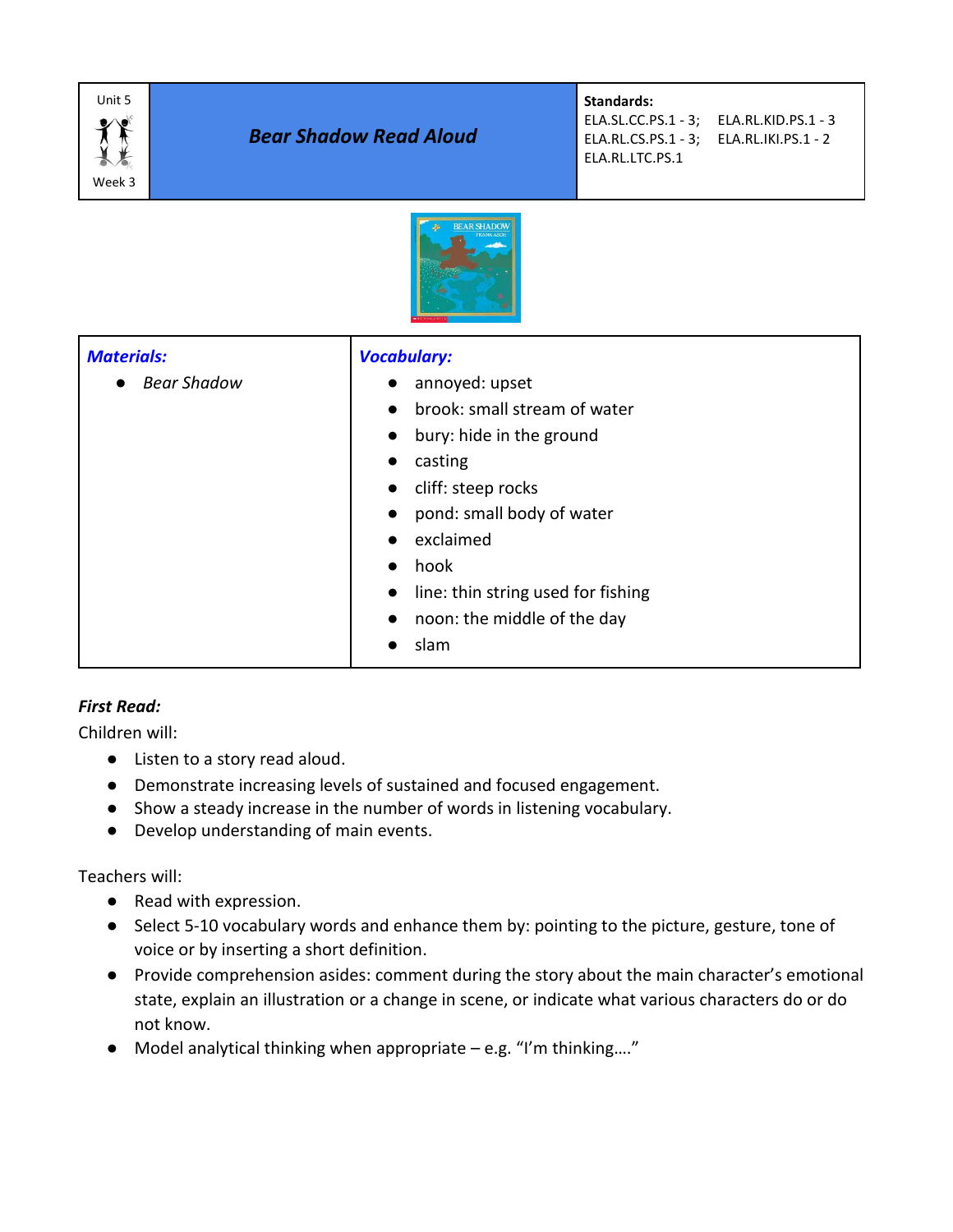| "I have a new story to read to you today. The<br>title of this book is Bear Shadow. The author and<br>illustrator is Frank Ash."<br>This is Bear. In this story Bear is fishing but his<br>shadow is scaring the fish away, so Bear is trying<br>to get rid of his shadow by running away from it.<br>Let's read the story and see if it works. | Show cover, underline the title, author's, and<br>illustrator's name.<br>Introduce the main character and the story<br>problem, using the illustrations on the cover. |
|-------------------------------------------------------------------------------------------------------------------------------------------------------------------------------------------------------------------------------------------------------------------------------------------------------------------------------------------------|-----------------------------------------------------------------------------------------------------------------------------------------------------------------------|
| "Bear has put a worm on the hook that is<br>attached to a line - thin string. Fish like to eat<br>worms and bear was hoping that the fish would<br>bite into the hook with the worm."                                                                                                                                                           | p. 1 Point to pond, fishing pole, can of worms<br>and hook.<br>p. 2 -3 Point to shadow.<br>Give comprehension aside after reading page 3                              |
| "He ran through a field of flowers, jumped over<br>the <b>brook</b> and hid behind a tree."                                                                                                                                                                                                                                                     | p. 6 Point to brook                                                                                                                                                   |
| "Bear seemed very surprised that the shadow<br>had followed him all the way to the top of the<br>cliff."                                                                                                                                                                                                                                        | p. 11 Give comprehension aside and point to cliff.                                                                                                                    |
| "Now Bear was very annoyed -upset- so he went<br>home"                                                                                                                                                                                                                                                                                          | p. 12 Point to hammer and gesture hammering                                                                                                                           |
| "If I can't nail him down, thought Bear, maybe I<br>can bury him -hide him under the ground."                                                                                                                                                                                                                                                   | p. 14                                                                                                                                                                 |
| The sun is straight above Bear since it is noon<br>time - the middle of the day. At this time the<br>sunlight doesn't create shadows, but bear thinks<br>he buried his shadow.                                                                                                                                                                  | p. 16 Comprehension aside                                                                                                                                             |
| "While bear is sleeping the sun is moving and<br>casting -making- longer and longer shadows."                                                                                                                                                                                                                                                   | $p. 20 - 21$ Comprehension aside.<br>Draw a line with your finger from the sun to the                                                                                 |
| "Not you again! exclaimed Bear. And he<br>slammed the door"                                                                                                                                                                                                                                                                                     | shadows in all pictures.<br>p. 23 Tone of voice. Gesture slamming.                                                                                                    |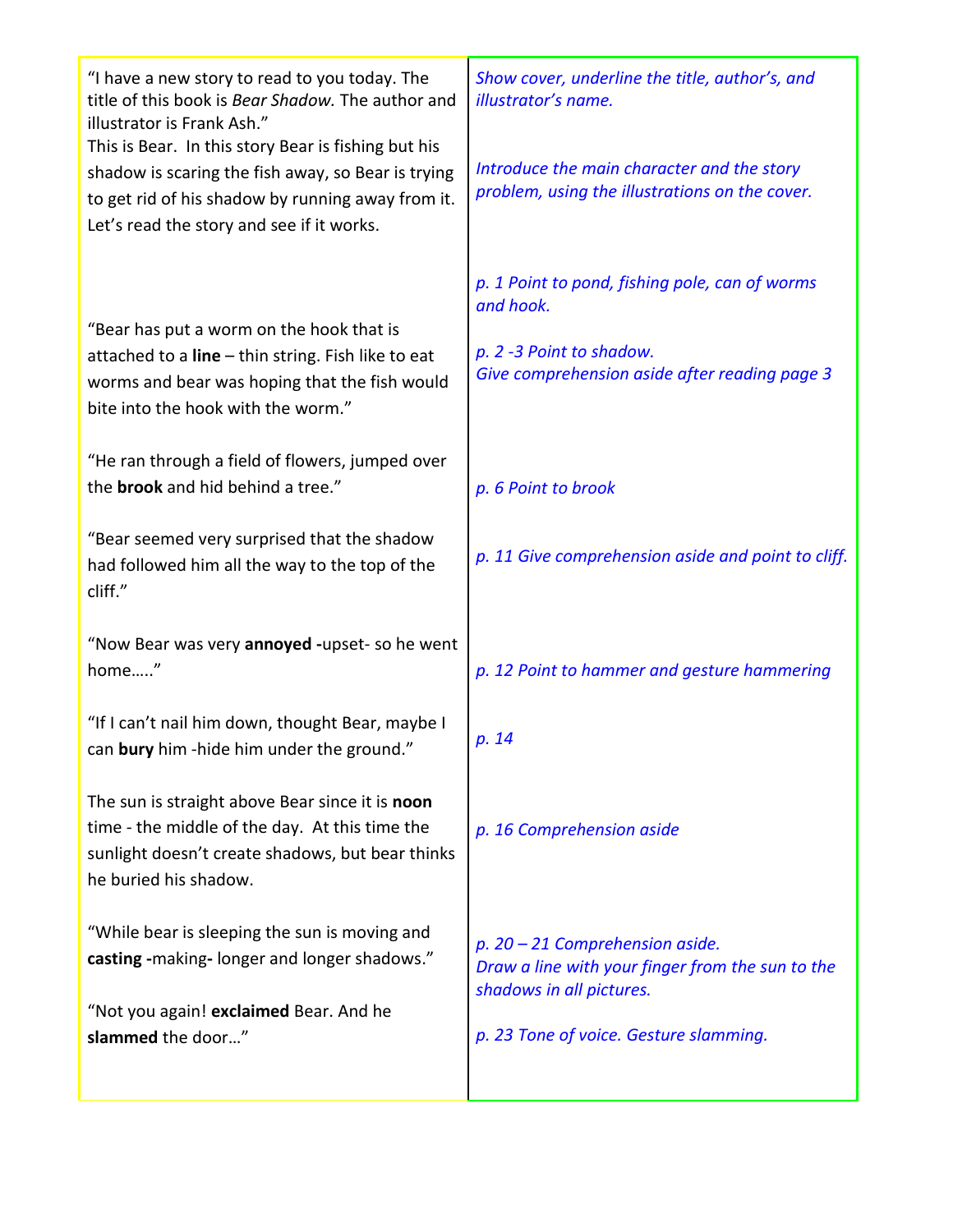| "When bear nodded his head, Shadow nodded<br>too."                                                                                        | p. 24 Nod head.            |
|-------------------------------------------------------------------------------------------------------------------------------------------|----------------------------|
| "Late in the afternoon Bear's shadow is now on<br>the land and not casted over the water so it<br>doesn't scare the fish away any longer. | p. 27 Comprehension aside. |

# *Discussion Questions(s):*

- Did Shadow really catch a fish? Why do you think so?
- Why did the shadow no longer scare the fish away (page 27)?

# *Second Read*

Children will:

- Demonstrate increased level of sustained and focused engagement
- Show a steady increase in the number of words in listening vocabulary
- Develop understanding of main events

Teacher will:

- Continue to define the vocabulary words from Story Reading 1 and include additional vocabulary that may need more verbal definitions.
- Explain feelings or thoughts of secondary characters.
- Deepen the comprehension of primary characters, story problem, etc.
- Model analytical thinking.

| "We have read this book the other day and I<br>know you remember it"                                                                                                        | Hold up book, show cover.<br>Take the responses the children give you and<br>read and underline the title again. |
|-----------------------------------------------------------------------------------------------------------------------------------------------------------------------------|------------------------------------------------------------------------------------------------------------------|
| "We remember that Bear is trying all sorts of<br>things to get rid of Shadow, like running from it<br>and hiding but nothing seems to work. Let's<br>read the story again." | p. 6 Re-orient children to the book.                                                                             |
| "The fish sees Bear's dark shadow cast over the<br>pond and knows that danger is near."                                                                                     | p. 2. Comprehension aside.                                                                                       |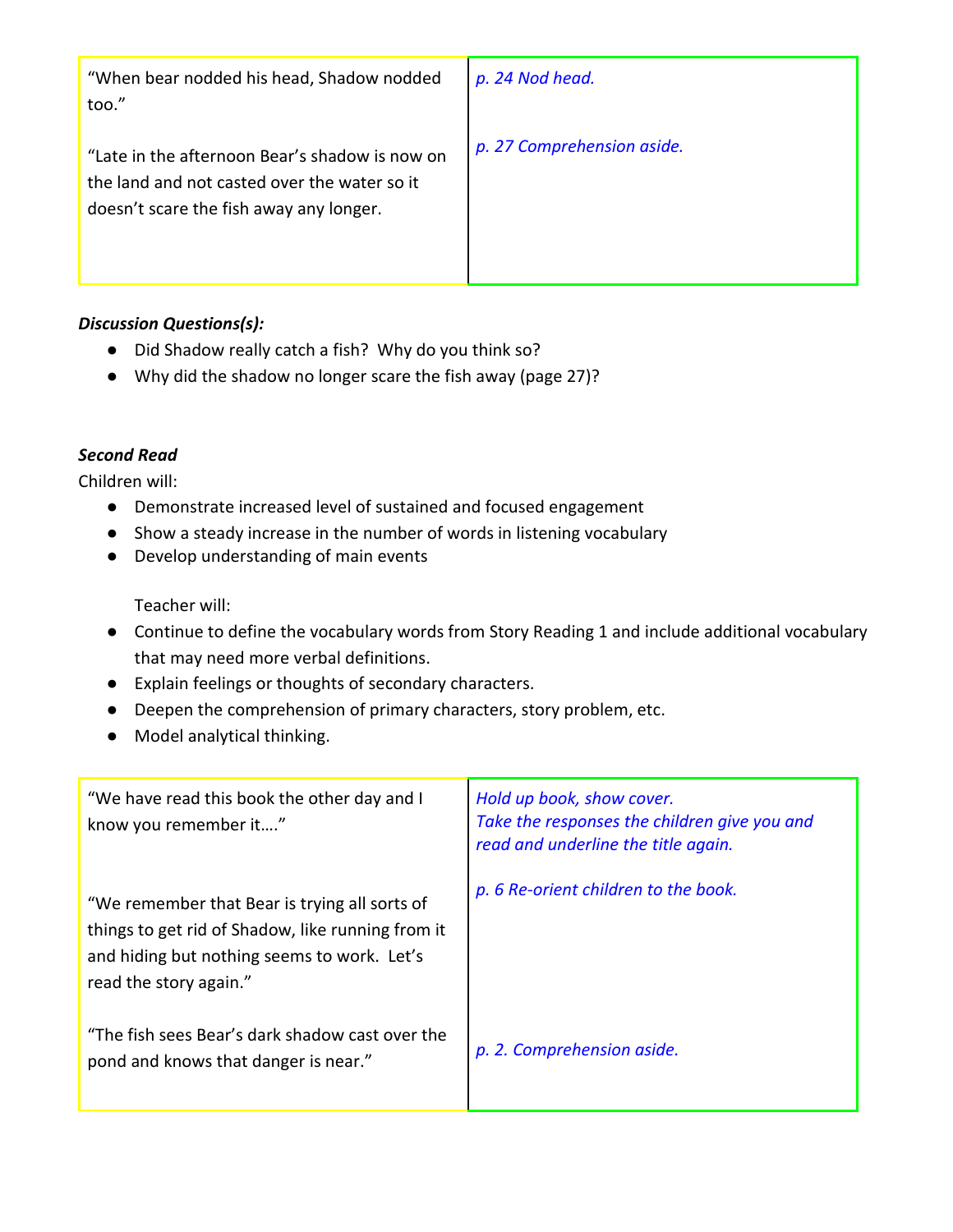| "He ran through a field of flowers, jumped over<br>the <b>brook</b> -small stream of water- and hid<br>behind a tree."                                                                                                | p. 6                       |
|-----------------------------------------------------------------------------------------------------------------------------------------------------------------------------------------------------------------------|----------------------------|
| "You can't see Bear's shadow because the big"<br>tree is blocking the sun."                                                                                                                                           | p. 7 Comprehension aside.  |
| "Nearby was a <b>cliff</b> – steep rocks-."                                                                                                                                                                           | p. 9                       |
| "Bear seems surprised that Shadow is so fast.<br>Bear is blocking the sunlight, so his body is<br>casting a shadow beside him."                                                                                       | p. 23 Comprehension aside. |
| "Bear tries to make a deal with his shadow. His<br>shadow can't understand him; Bear's shadow<br>moves exactly like Bear does but Bear thinks that<br>Shadow is agreeing with him because he is<br>nodding his head." | p. 24 Comprehension aside. |

#### *Discussion Questions(s):*

- Why couldn't Bear nail Shadow to the ground?
- Bear thought that Shadow could understand him. Is that true? Why do you think that?

# *Third Read*

Children will:

- Jointly reconstruct the story with peers and teacher
- Recall some main events when prompted
- Ask/Answer questions for further understanding

#### Teacher will:

- Jointly reconstruct the story with children.
- Expand, clarify or add more information to children's responses.
- Address misunderstandings.
- Define words as necessary.
- Deepen comprehension asides.
- Model analytical thinking.

| "We have read this book twice and today we're   Hold up the book, show the cover. |  |
|-----------------------------------------------------------------------------------|--|
| going to talk about and tell the story together."   Underline and state the title |  |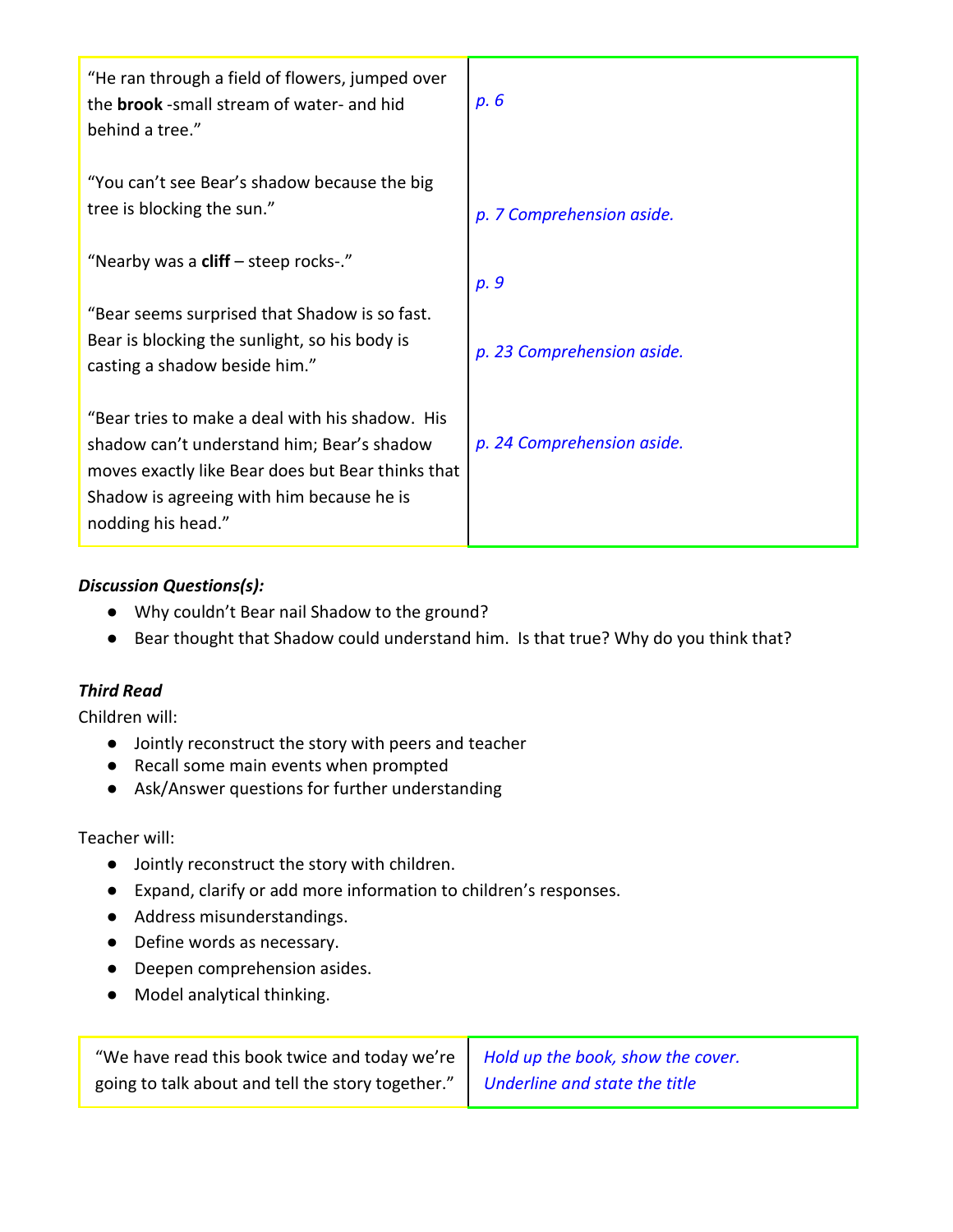|                                             | Use phrases such as "We remember" or<br>"What is happening here?" while pointing to the<br>action on the pages. Comments will be mostly in<br>response to what the children say. |
|---------------------------------------------|----------------------------------------------------------------------------------------------------------------------------------------------------------------------------------|
|                                             | p. 1 Read.                                                                                                                                                                       |
| "We remember"                               | $p. 2 - 3$                                                                                                                                                                       |
| "And here"                                  | $p.4 - 5$                                                                                                                                                                        |
| "What is Bear thinking here."               | $p. 6 - 7 - 8$                                                                                                                                                                   |
| "Bear has another plan"                     | p. 9                                                                                                                                                                             |
| "but"                                       | $p. 10 - 11$                                                                                                                                                                     |
| "What is happening here?"                   | $p. 12 - 13$                                                                                                                                                                     |
| "And then"                                  | $p$ 14 -17                                                                                                                                                                       |
| "We remember"                               | $p. 18 - 19$                                                                                                                                                                     |
| "What is happening while Bear is sleeping?" | $p. 20 - 21$                                                                                                                                                                     |
| "Why is Bear so surprised?"                 | $p. 22 - 23$                                                                                                                                                                     |
| "What is happening here?"                   | $p. 24 - 25$                                                                                                                                                                     |
| "We remember                                | p. 26 - 27 Read<br>p. 28                                                                                                                                                         |

### *Discussion Questions(s):*

● Bear was annoyed with his shadow, but the little raccoon in *Raccoon on His Own* felt differently when he saw his reflection in the water when he was all alone in the drifting boat. Why?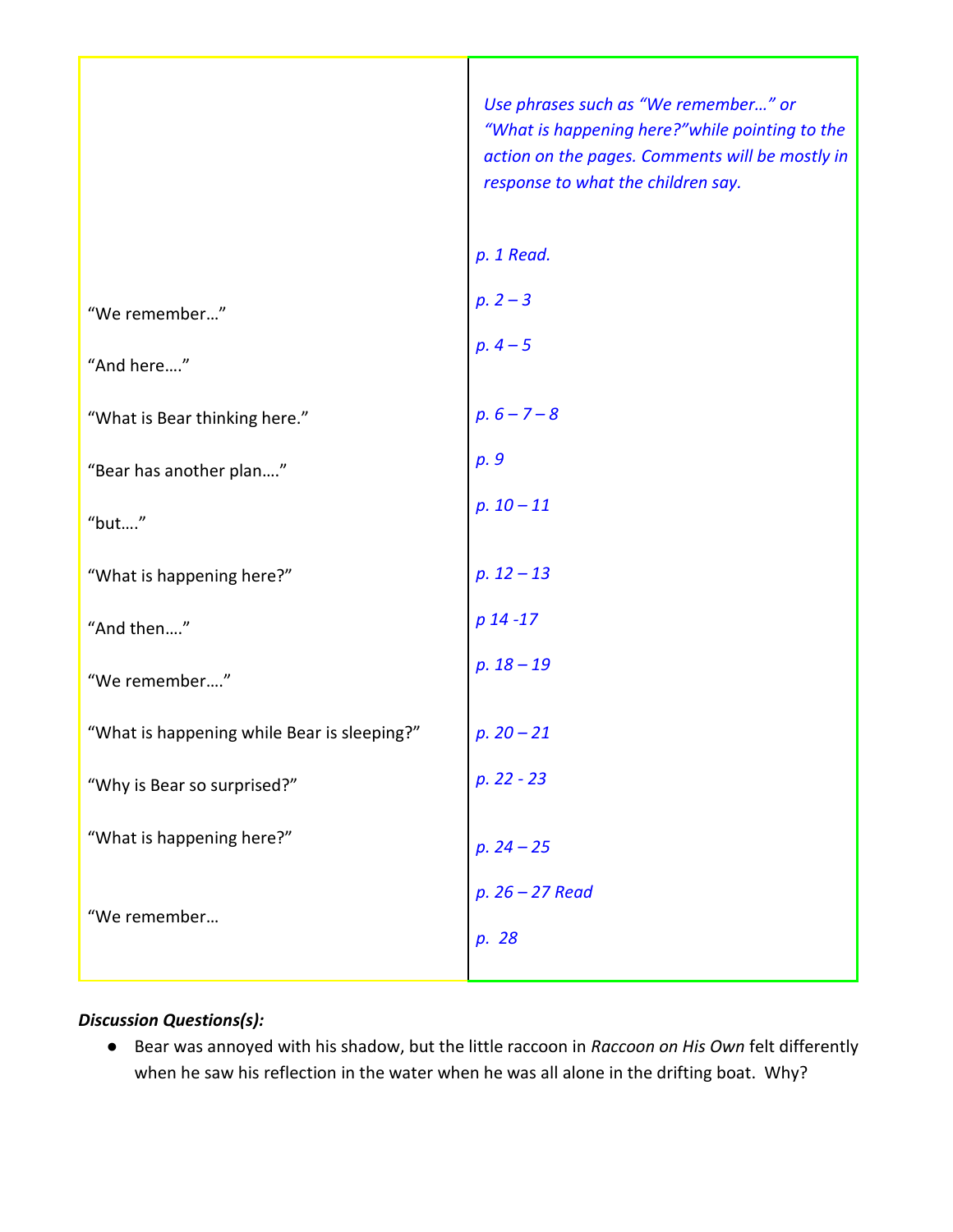### *Fourth Read:*

Children will:

- act out one or more scenes from the story
- explore character motivations and emotions
- recall main events from the story

With children, choose one scene to act out. Assign roles to children or use a structure to ask for volunteers. As you read the corresponding pages from the story, children act out the scene and recite any dialogue.

### *Discussion Questions(s):*

● How did Bear make his shadow fall in the hole he dug?